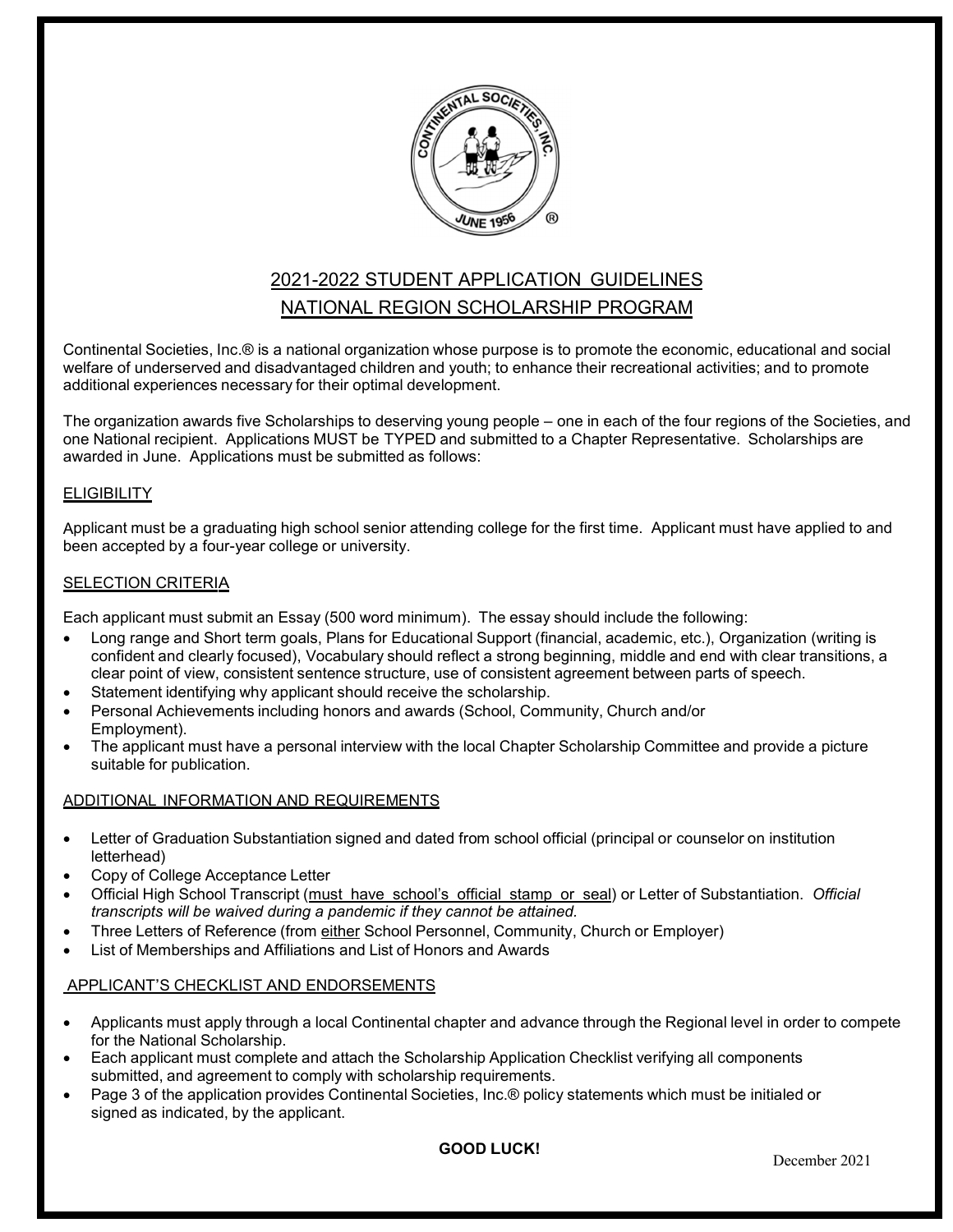

# **CONTINENTAL SOCIETIES, INC NATIONAL SCHOLARSHIP APPLICATION**

 *APPLICATION MUST BE TYPED* 

## **PERSONAL INFORMATION**

| Name                          |                                                                                                                                                                                                                                |            |  |  |  |
|-------------------------------|--------------------------------------------------------------------------------------------------------------------------------------------------------------------------------------------------------------------------------|------------|--|--|--|
| Last                          | First                                                                                                                                                                                                                          | Middle     |  |  |  |
|                               |                                                                                                                                                                                                                                |            |  |  |  |
| City                          | <b>State</b>                                                                                                                                                                                                                   | Zip Code   |  |  |  |
| Home Phone                    |                                                                                                                                                                                                                                | Cell Phone |  |  |  |
|                               | Email                                                                                                                                                                                                                          |            |  |  |  |
|                               |                                                                                                                                                                                                                                |            |  |  |  |
|                               | Address and the contract of the contract of the contract of the contract of the contract of the contract of the contract of the contract of the contract of the contract of the contract of the contract of the contract of th |            |  |  |  |
|                               |                                                                                                                                                                                                                                |            |  |  |  |
| <b>GRADUATION INFORMATION</b> |                                                                                                                                                                                                                                |            |  |  |  |
|                               | Expected Date of Graduation Cumulative GPA                                                                                                                                                                                     |            |  |  |  |
|                               |                                                                                                                                                                                                                                |            |  |  |  |
|                               | Diploma $\Box$ yes $\Box$ no GED $\Box$ yes $\Box$<br>no                                                                                                                                                                       |            |  |  |  |
|                               |                                                                                                                                                                                                                                |            |  |  |  |

## **COLLEGE INFORMATION**

*(PLEASE LIST ANY COLLEGE(S) YOU ARE CURRENTLY ATTENDING OR HAVE ATTENDED FOR PRE-COLLEGE OR ADVANCED PLACEMENT COURSEWORK, ETC.)*

| <b>INSTITUTION</b> | <b>COURSE</b> | <b>DATES (MM/DD/YY)</b> | <b>GRADE</b> |
|--------------------|---------------|-------------------------|--------------|
|                    |               |                         |              |
|                    |               |                         |              |
|                    |               |                         |              |
|                    |               |                         |              |
|                    |               |                         |              |

December 2021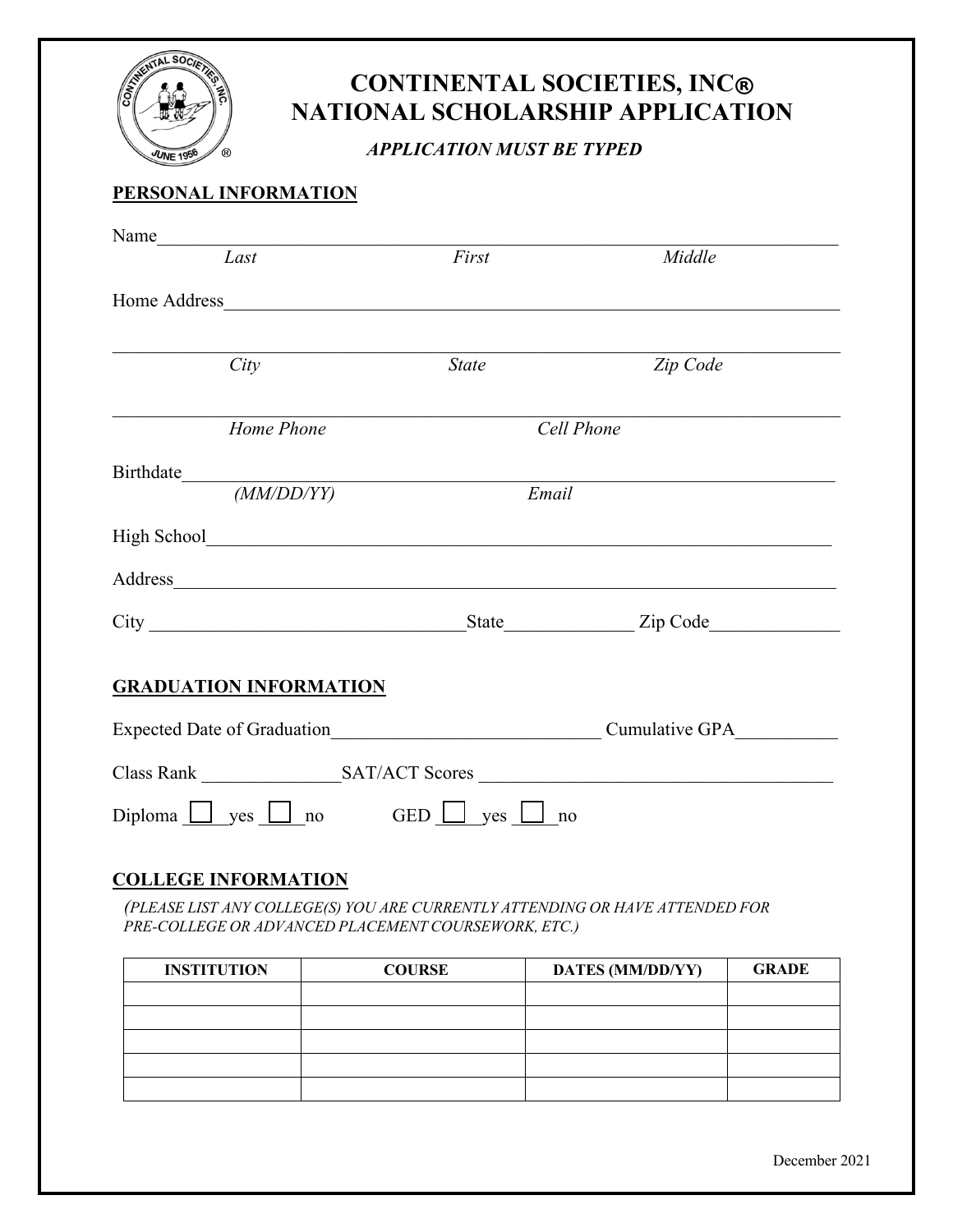## *NATIONAL SCHOLARSHIP APPLICATION ENDORSEMENTS*

Applicant's initialswhere indicated, and signatures where appropriate, indicate his/her knowledge, understanding and agreement to the Continental Societies, Inc.® policies as stated below:

Applicant understands and agrees to apply through a local Continental Societies, Inc.® Chapter and Region in order to compete for the National Scholarship.

Applicant agrees to provide verification of enrollment into a four-year College or university prior to receipt of the initialscholarship award, and official transcripts prior to each additional payment.

Applicant agrees to

provide a photo and grants permission for its use in any of the organization's publications.

- This application contains confidential and/or privileged material and will not be disseminated or any other use by the Continental Societies, Inc.®
- Continental Societies, Inc.<sup>®</sup> does not discriminate against applicants on the basis of race, religion, national origin, or sexual orientation. **All qualified applicants are considered.**

**APPLICANT'S SIGNATURE PARENT/GUARDIAN'S SIGNATURE**

**DATE DATE**

## *NATIONAL SCHOLARSHIP APPLICATION CHECKLIST (Please initial)*

Long range plans

Short term goals

Plansfor additional support - should include financial, educational, social/emotional Justification for receiving Continental Societies Inc. ® Scholarship Personal achievements (honors, awards, recognitions)

#### *ADDITIONAL INFORMATION REQUIREMENTS*

Letter of graduation substantiation from principal or counselor (must be signed and dated) Copy of college acceptance letter Official Transcript with appropriate seals SAT or ACT Scores, GPA, class rank Three Reference Letters (school, church, community, employer) List of memberships or affiliations List of honors and awards

## **Photo Must Be Attached to the Application**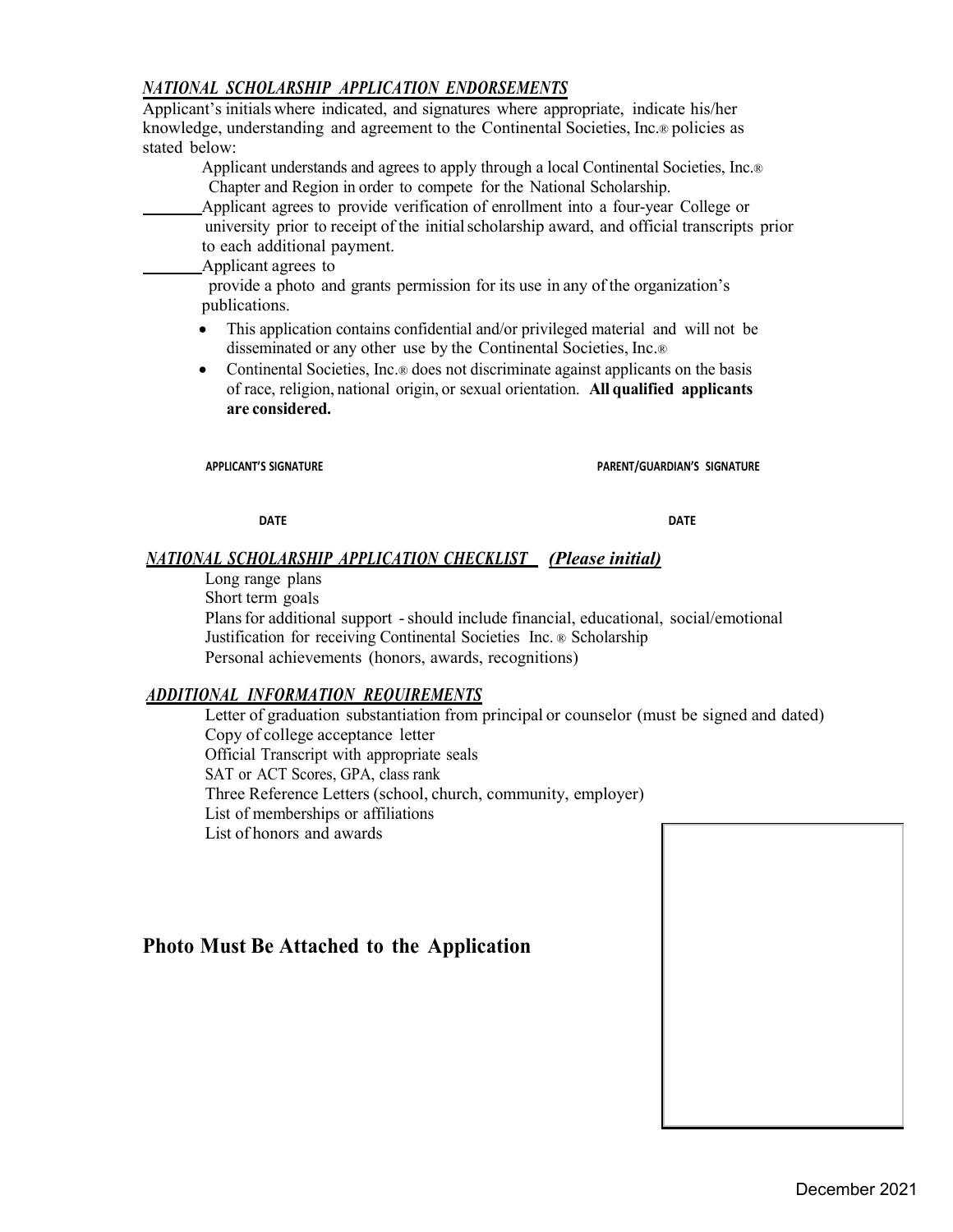

## **CONTINENTAL SOCIETIES, INC.® SCHOLARSHIP CONSENT FORM**

In order for the applicant to be considered, this consent form must be submitted with the scholarship application and signed by both the student applicant and parent/guardian.

I, thereby acknowledge that:

Applicant's Name

1. The information on this application is true and correct.

2. I give my permission for the information in my scholarship application to be shared with the individuals associated with the Continental Societies, Inc.®

3. I release to the Continental Societies, Inc.® the right to use my name and other information contained in this application for organization publications, reports, and/or press releases.

Signature of Student Applicant

Signature of Parent/Legal Guardian

Printed Name of Student Applicant

Printed Name of Parent/Legal Guardian

**Date** 

Date